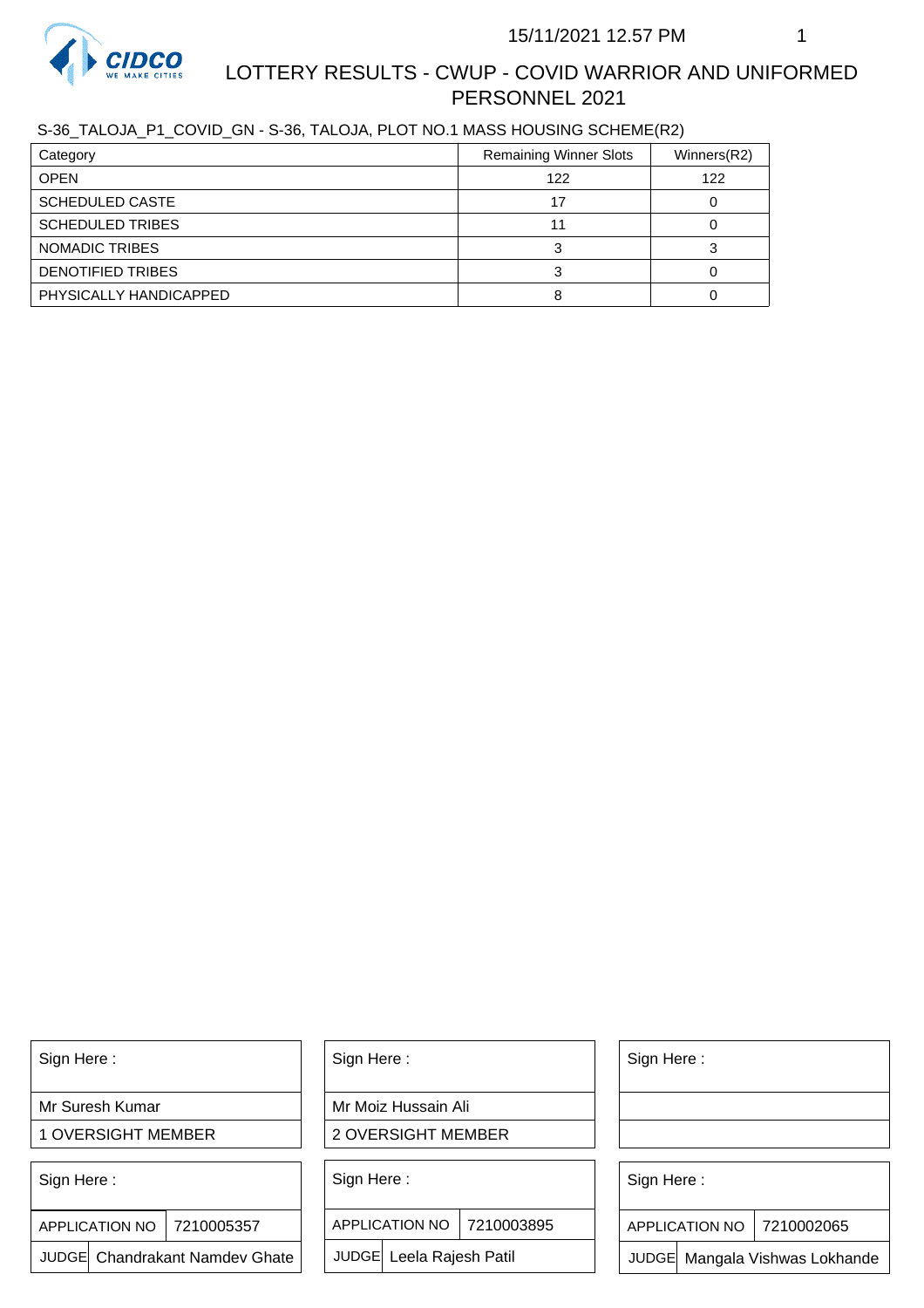

Winner List

 LOTTERY RESULTS - CWUP - COVID WARRIOR AND UNIFORMED PERSONNEL 2021

# Scheme: S-36\_TALOJA\_P1\_COVID\_GN - S-36, TALOJA, PLOT NO.1 MASS HOUSING SCHEME

| Priority No    | Application<br>Number | <b>Applicant Name</b>                                                                  | Flat*<br>Bd, Wg, Fl, Ft (Rnd)                   | Priority No | Application<br>Number | <b>Applicant Name</b>                                                | Flat*<br>Bd, Wg, Fl, Ft (Rnd) |
|----------------|-----------------------|----------------------------------------------------------------------------------------|-------------------------------------------------|-------------|-----------------------|----------------------------------------------------------------------|-------------------------------|
| 1              | 7210007611            | Mr Namdeo Girji Pol                                                                    | $L04, -, 4, 9(R2)$                              | 21          | 7210008463            | Mr Prasad Popat Doke                                                 | $LO4, -, 15, 2(R2)$           |
| $\mathbf{2}$   | 7210003714            | Mr Swapnil Abaji Patil                                                                 | $L03, -, 9, 5(R2)$                              | 22          | 7210008631            | Mrs Reena Parth Bhatt                                                | $\vert$ L03, -, 13, 6(R2)     |
| $\mathbf 3$    | 7210005601            | Mr Atul Gautam Sonwane                                                                 | L01, -, 21,<br>11(R2)                           | 23          | 7210009839            | Mr Nitin Vitthal Sonavane                                            | L01, -, 21, 6(R2)             |
| 4              | 7210008130            | Mr Sanket<br>Gorakh<br>Sonawane                                                        | $\textsf{L04}, \textsf{-}, 6, 12 (\textsf{R2})$ | 24          | 7210005813            | Mrs Rupali Rajendra<br>Uttekar                                       | L04, -, 21, 9(R2)             |
| 5              | 7210002504            | Mrs Shubhra Parag<br>Sawant                                                            | L04, $-$ , 3, 3(R2)                             | 25          | 7210004798            | Mr Vikas Bachelal Gupta                                              | L02, -, 22,<br>10(R2)         |
| 6              | 7210006774            | Mrs Sumitra Amol Sawant                                                                | L02, -, 22,<br>11(R2)                           | 26          | 7210002208            | Mr Akshay Ankush Jadhav                                              | L04, $-$ , $7$ , $1(R2)$      |
| $\overline{7}$ | 7210005167            | Mr Sunil Tukaram Morye                                                                 | L04, -, 11, 8(R2)                               | 27          | 7210003205            | Mr Sagar Rajendra Patil                                              | $L01, -, 8, 8(R2)$            |
| 8              | 7210006883            | Mr Ganesh Shivram More                                                                 | $L04, -, 9, 5(R2)$                              | 28          | 7210006634            | Mr Bhaskar Shravan  <sub> </sub> 15,4(R2)<br>Londhe                  |                               |
| 9              | 7210008562            | Mr Arvind Yashwant Keni                                                                | L04, -, 14, 8(R2)                               | 29          | 7210004242            | Mr Raghunath Hari Patil                                              | $L05, -, 9, 6(R2)$            |
| 10             | 7210009603            | Mr Rahul Bajarang Patil                                                                | $L01, -7, 9(R2)$                                | 30          | 7210003424            | Mr Santosh Pandurang<br>Indap                                        | L04, $-$ , 2, 2(R2)           |
| 11             | 7210006337            | Ms Savita Chainsingh $\vert$ L <sub>02, -</sub> , 5, 12(R2) <sup> </sup><br>Rajpurohit |                                                 | 31          | 7210005332            | Mrs Anita Pramod Gaikwad L01, -, 10, 3(R2)                           |                               |
| 12             | 7210004987            | Mr Rahul Ramesh Shinde                                                                 | $L03, -5, 8(R2)$                                | 32          | 7210007207            | Ms Tejal Suresh Khedkar                                              | $L05, -, 5, 3(R2)$            |
| 13             | 7210003753            | Mr Swapnesh Shrikant Mali   L05, -, 9, 2(R2)                                           |                                                 | 33          | 7210002789            | Mrs Nayana Manish Mohite                                             | $L02, -14,$<br>10(R2)         |
| 14             | 7210000410            | Mr Amit Shivaji Palaskar                                                               | L04, -, 18, 2(R2)                               | 34          | 7210003635            | Ms Reshma Ramdas Kale                                                | $LO4, -, 15, 5(R2)$           |
| 15             | 7210002010            | Ms Priyanka Dilip Ingle                                                                | L03, -, 21, 4(R2)                               | 35          | 7210009260            | Mr Sandeep Manohar $\vert_{\text{L04},\text{-, 16, 2(R2)}}$<br>Kadam |                               |
| 16             | 7210002577            | Mr Nitin Balasaheb Wagh                                                                | $L02, -, 6, 3(R2)$                              | 36          | 7210007083            | Mr Kailas Bhaurao Wagh                                               | L02, $-$ , 6, 7(R2)           |
| 17             | 7210003865            | Mrs Swati Tukaram Pawar                                                                | $L01, -, 9, 10(R2)$                             | 37          | 7210002713            | Mr Ratnapal Ramdas<br>Jawade                                         | L03, -, 19,<br>12(R2)         |
| 18             | 7210006767            | Mr Nikunj<br>Namdeo<br>Chopdekar                                                       | $L01, -, 3, 9(R2)$                              | 38          | 7210003570            | Mr Deepak Shankar  <sub> </sub> 02, -, 18, 7(R2)<br>Jadhav           |                               |
| 19             | 7210005238            | Mr Bhimrao Bhaginath<br>Funde                                                          | L01, $-$ , 2, 9(R2)                             | 39          | 7210008823            | Mr Suhas Kishorerao<br>Kulkarni                                      | L04, $-$ , 6, 1(R2)           |
| 20             | 7210005831            | Mr Digamber Marotrao<br><b>Burpalle</b>                                                | $\vert$ L02, -, 11, 2(R2)                       | 40          | 7210009023            | Mr Amarsinh Mansing $\vert_{\text{L03, -, 21, 5(R2)}}$<br>Patankar   |                               |
|                |                       |                                                                                        |                                                 |             |                       |                                                                      |                               |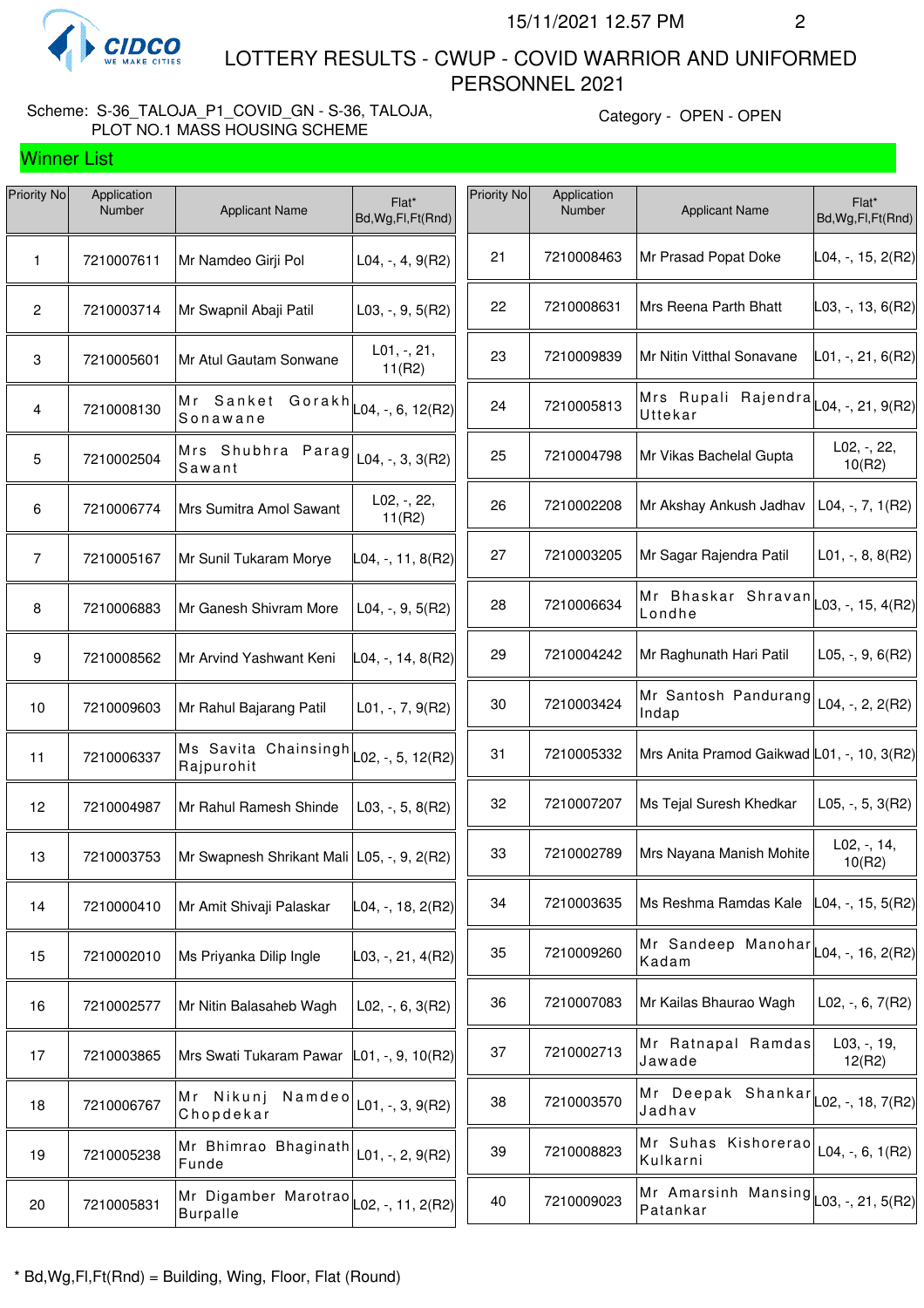

Winner List

 LOTTERY RESULTS - CWUP - COVID WARRIOR AND UNIFORMED PERSONNEL 2021

# Scheme: S-36\_TALOJA\_P1\_COVID\_GN - S-36, TALOJA, PLOT NO.1 MASS HOUSING SCHEME

| Priority No | Application<br>Number | <b>Applicant Name</b>                                           | Flat*<br>Bd, Wg, Fl, Ft (Rnd) | Priority No | Application<br>Number | <b>Applicant Name</b>                                                     | Flat*<br>Bd, Wg, Fl, Ft(Rnd) |
|-------------|-----------------------|-----------------------------------------------------------------|-------------------------------|-------------|-----------------------|---------------------------------------------------------------------------|------------------------------|
| 41          | 7210009907            | Mr Rakesh Chhagan<br>Shinde                                     | L02, -, 22, 4(R2)             | 61          | 7210002446            | Mr Anil Ankushrao Patil                                                   | $LO4, -, 1, 10(R2)$          |
| 42          | 7210006996            | Mr Sanket Hariba More                                           | L05, $-$ , $7$ , $7$ (R2)     | 62          | 7210006754            | Mr Vasant Suryabhan $\vert_{\text{L01},\text{-, 14, 3(R2)}}$<br>Sangle    |                              |
| 43          | 7210001969            | Mr Dhanajee Uttam<br>Ingawale                                   | $L04, -, 2, 6(R2)$            | 63          | 7210009945            | Ms Geeta Sethuraman                                                       | L03, -, 13,<br>10(R2)        |
| 44          | 7210004268            | Mrs Priyanka Tushar Patil                                       | $L$ 05, -, 10, 1(R2)          | 64          | 7210008274            | Mr Pandurang Digamber $\vert_{L01, \neg}$ , 18, 7(R2)<br>Lendave          |                              |
| 45          | 7210005420            | Mrs Seema Siddhesh<br>Salgaonkar                                | $ $ L01, -, 13, 5(R2) $ $     | 65          | 7210008169            | Mr Dr Amit Parmeshwar<br>Kawale                                           | $LO2, -19, 3(R2)$            |
| 46          | 7210004096            | Ms Shubhangi Ashok Shah L03, -, 17, 3(R2)                       |                               | 66          | 7210001670            | Mr Mahesh Murlidhar $\vert$ <sub>L03, -</sub> , 11, 7(R2)<br>Purandare    |                              |
| 47          | 7210006315            | Ms Vrushali Prakash $\vert$ L01, -, 12, 1(R2)<br>Survade        |                               | 67          | 7210003897            | Mr Yogesh Madhukar $\vert$ L05, -, 10, 2(R2)<br>Kabugade                  |                              |
| 48          | 7210002494            | Mrs Vanita Prakash $\vert$ L04, -, 20, 3(R2)<br>Durgade         |                               | 68          | 7210001377            | Mr Sanjay Subhash $\vert_{\text{L03, -, 19, 2(R2)}}$<br>Ubhare            |                              |
| 49          | 7210000479            | Mr Lilesh Sahadeo<br>Sankpal                                    | L02, $-$ , 5, 9(R2)           | 69          | 7210008281            | Mr Mangesh Gangaram $\vert$ L04, -, 5, 12(R2)<br>Khamgaonkar              |                              |
| 50          | 7210008236            | Mr Ramnath Posha Koli                                           | $L04, -, 18, 6(R2)$           | 70          | 7210009659            | Mrs Anita Shashikant<br>Gaikwad                                           | $L02, -16,$<br>11(R2)        |
| 51          | 7210006920            | Ms Shraddha Santosh Patil L02, -, 12, 4(R2)                     |                               | 71          | 7210005271            | Mr Gopinath Banamali<br>Sabat                                             | L04, -, 16, 4(R2)            |
| 52          | 7210004029            | Mr Sanjay Appasaheb $\vert$ LO4, -, 17, 4(R2)<br><b>Bandgar</b> |                               | 72          | 7210002336            | Mr Krishna Gayan Prakash L02, -, 15, 6(R2)<br>Shrivastav                  |                              |
| 53          | 7210008632            | Mr Ramchandra Laxman<br>More                                    | L02, $-$ , 8, 1(R2)           | 73          | 7210003661            | Mr Haridas Ramchandra $\vert_{\text{L03, -, 17, 8(R2)}}$<br><b>Bhoite</b> |                              |
| 54          | 7210005373            | Mrs Sunita Shankar<br>Kenjale                                   | $L03, -, 6, 3(R2)$            | 74          | 7210008788            | Mr Sambhaji Shivaji $\vert_{\text{L03, -, 22, 1(R2)}}$<br>Detake          |                              |
| 55          | 7210007928            | Mrs Reena Rajesh Taple                                          | $L03, -7, 6(R2)$              | 75          | 7210004190            | Mr Pramod Kharat                                                          | L02, -, 20, 1(R2)            |
| 56          | 7210001464            | Ms Rekha Pradeep Bahira                                         | L03, -, 16, 5(R2)             | 76          | 7210001571            | Ms Daksha Parmar                                                          | L04, -, 18, 9(R2)            |
| 57          | 7210008049            | Mr Balasaheb Dhondiba<br>Rananavare                             | $\textsf{L04}, -$ , 9, 11(R2) | 77          | 7210009569            | Mrs Poorva Suhaschandra<br>Patil                                          | $L$ 02, -, 20, 8(R2)         |
| 58          | 7210005003            | Mr Dhananjay Ramesh<br>Shinde                                   | $L02, -16,$<br>10(R2)         | 78          | 7210002952            | Mr Rohan Narendra Parab                                                   | $L03, -13,$<br>11(R2)        |
| 59          | 7210003259            | Mrs Shital Ramesh Sutar                                         | $\textsf{L}02,$ -, 11, 4(R2)  | 79          | 7210009733            | Mr Sumeet Nagesh $\vert_{\text{L04},\text{-, 4, 11(R2)}}$<br>Bandewar     |                              |
| 60          | 7210001828            | Ms Seema<br>Nathaji<br>Gayakwad                                 | $\vert$ L03, -, 20, 3(R2)     | 80          | 7210006498            | Mr Shubham Kishor<br>Dargude                                              | $L$ 03, -, 14, 6(R2)         |
|             |                       |                                                                 |                               |             |                       |                                                                           |                              |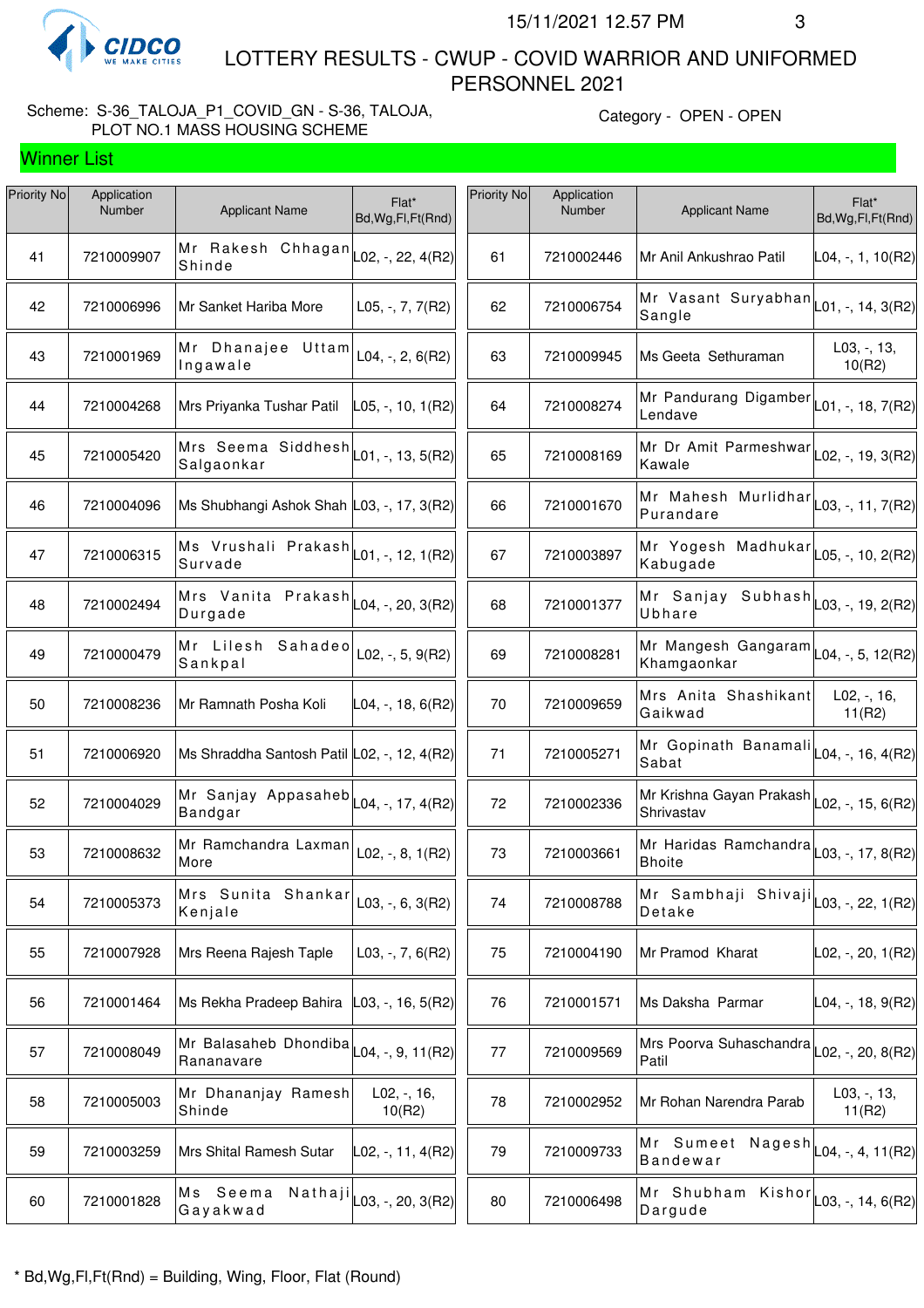

Winner List

 LOTTERY RESULTS - CWUP - COVID WARRIOR AND UNIFORMED PERSONNEL 2021

# Scheme: S-36\_TALOJA\_P1\_COVID\_GN - S-36, TALOJA, PLOT NO.1 MASS HOUSING SCHEME

| Priority No | Application<br>Number | <b>Applicant Name</b>                       | Flat*<br>Bd, Wg, Fl, Ft (Rnd)     | Priority No | Application<br>Number | <b>Applicant Name</b>                                             | Flat*<br>Bd, Wg, Fl, Ft (Rnd) |
|-------------|-----------------------|---------------------------------------------|-----------------------------------|-------------|-----------------------|-------------------------------------------------------------------|-------------------------------|
| 81          | 7210002130            | Ms Grace Philip Noronha                     | L05, -, 7, 12(R2)                 | 101         | 7210004731            | Mr Rameshwar Bhagwat $\vert_{\text{L03, -, 21, 3(R2)}}$<br>Landge |                               |
| 82          | 7210005498            | Ms Pranita Raju Chalke                      | $L05, -3, 4(R2)$                  | 102         | 7210009072            | Mr Shrimant Sopan $\vert$ L05, -, 4, 10(R2)<br>Dhembare           |                               |
| 83          | 7210003699            | Mr Ameya Eknath Dalvi                       | L02, -, 12, 3(R2)                 | 103         | 7210004091            | Mr Anna Jagram Rathod                                             | L04, $-$ , 5, 6(R2)           |
| 84          | 7210007110            | Mr Shital Dinkar Patil                      | $L01, -7, 4(R2)$                  | 104         | 7210007337            | Mr Ramesh Yeshwant<br>Wagh                                        | $L04, -, 2, 3(R2)$            |
| 85          | 7210008285            | Mr Vilas Uttamrao Kushare L03, -, 13, 8(R2) |                                   | 105         | 7210006016            | Mr Dnyandev Nivrutti $\vert$ L04, -, 22, 6(R2)<br>Asawale         |                               |
| 86          | 7210009470            | Mr Dadaso Hindurao Patil                    | L05, -, 10, 5(R2)                 | 106         | 7210006585            | Mr Pandurang Atmaram $\vert$ L04, -, 22, 3(R2)<br>Patil           |                               |
| 87          | 7210008817            | Mr Dinesh Raghav Maru                       | $L01, -, 18, 8(R2)$               | 107         | 7210005421            | Mr Jayram Baburao Patil                                           | L03, -, 18, 3(R2)             |
| 88          | 7210001530            | Mr Jaywant Tatyaba Borge                    | $L02, -, 4, 5(R2)$                | 108         | 7210007985            | Bhagyashree<br>Мs<br>Pandurang Waghmode                           | $-05, -2, 12(R2)$             |
| 89          | 7210004851            | Mr Sunil Balasaheb<br>Ugalmugale            | $\vert$ L02, -, 13, 4(R2) $\vert$ | 109         | 7210004924            | Mr Santosh Sarjerao Patil                                         | L04, $-$ , 6, 5(R2)           |
| 90          | 7210008113            | Mr Manesh Subhash Ahire                     | $L01, -, 6, 7(R2)$                | 110         | 7210009293            | Ms Sarika Chandrakant<br>Parab                                    | L03, -, 10, 1(R2)             |
| 91          | 7210005095            | Mr Krishnat Dnyanu Kanse L03, -, 5, 12(R2)  |                                   | 111         | 7210002986            | Mr Uttam Hari Gangurde                                            | $L01, -3, 5(R2)$              |
| 92          | 7210005251            | Anjali<br>Mrs<br>Chandrasekharan Menon      | $L03, -, 4, 4(R2)$                | 112         | 7210009877            | Mrs Ayesha Mohammad                                               | L02, $-$ , 5, 3(R2)           |
| 93          | 7210009618            | Mr Santosh Laxman<br>Gangan                 | L02, -, 22, 3(R2)                 | 113         | 7210006229            | Mr Santosh Tukaram<br>Sargar                                      | L04, -, 15, 6(R2)             |
| 94          | 7210007447            | Mr Ganesh Sadashiv Patil                    | L04, $-$ , $7$ , $7$ (R2)         | 114         | 7210005038            | Mr Jalindar Bandu Mane                                            | L02, -, 18, 6(R2)             |
| 95          | 7210000568            | Mr Mangesh Dinkar<br>Jadhav                 | L05, $-$ , 8, 1(R2)               | 115         | 7210002479            | Mrs Sunita Nitin Dongare                                          | $L05, -1, 1(R2)$              |
| 96          | 7210001191            | Mr Deepak Bhargav<br>Jagadale               | $\vert$ L04, -, 16, 1(R2)         | 116         | 7210003567            | Mrs Swati Nitin Tari                                              | L05, -, 9, 12(R2)             |
| 97          | 7210000274            | Mr Subhash Shantaram<br>Patil               | $L02, -, 8, 5(R2)$                | 117         | 7210001881            | Mrs Sneha Suresh Bane                                             | L01, -, 22, 7(R2)             |
| 98          | 7210001427            | Mr Balkrushna Ambadas<br>Andhale            | L05, -, 3, 10(R2)                 | 118         | 7210008698            | Mr Pratap Shrimant Patil                                          | $\vert$ L03, -, 22, 9(R2)     |
| 99          | 7210001834            | Mr Jitendra Chetaksing<br>Rajput            | $L02, -, 4, 9(R2)$                | 119         | 7210009574            | Mr Dipak Nathuram<br>Valekar                                      | L03, -, 17, 7(R2)             |
| 100         | 7210007828            | Mrs Kavita Anand Shinde                     | $L01, -, 2, 11(R2)$               | 120         | 7210007610            | Mr Sachin Nathu Kaple                                             | $\vert$ L03, -, 13, 4(R2)     |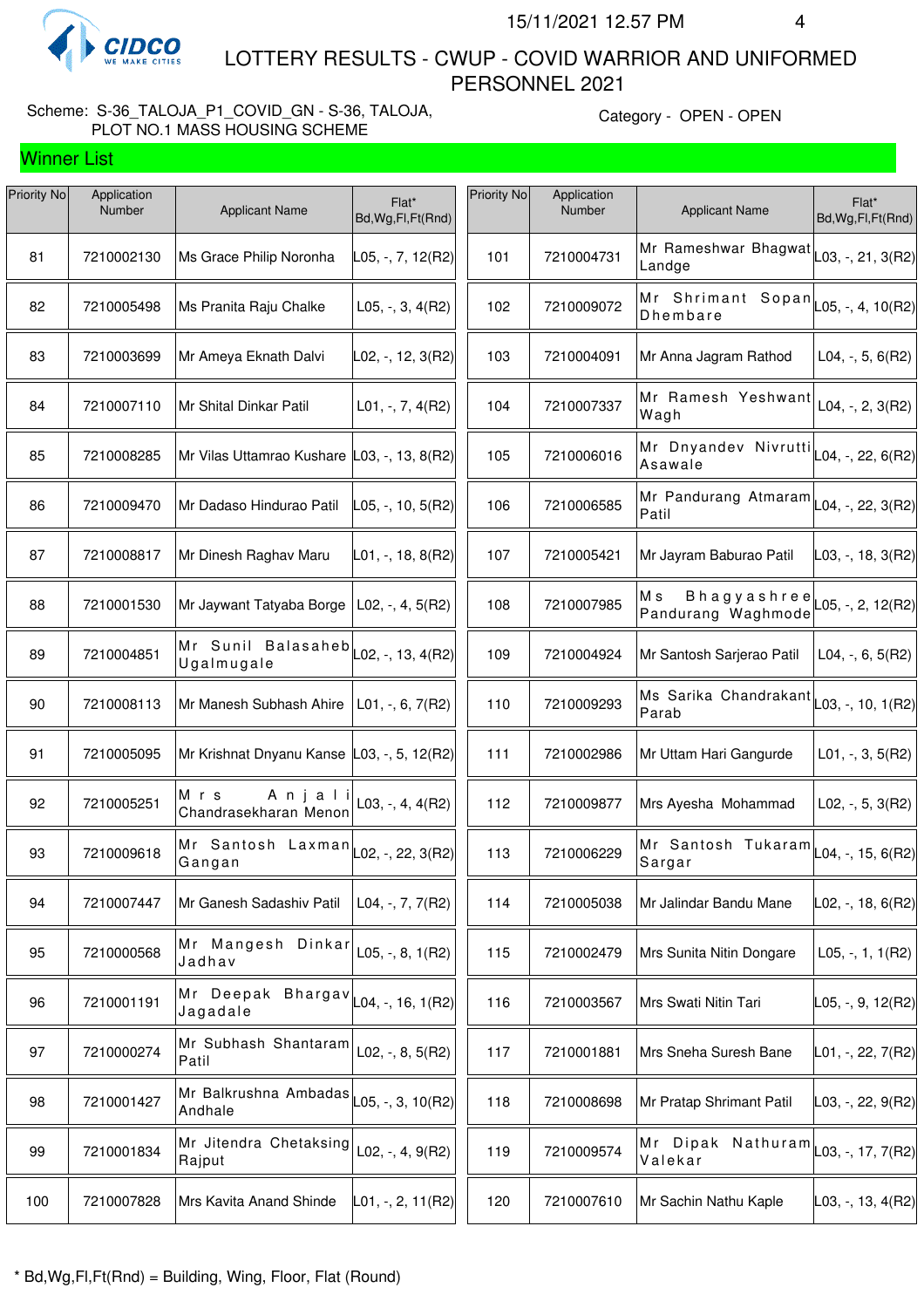

 LOTTERY RESULTS - CWUP - COVID WARRIOR AND UNIFORMED PERSONNEL 2021

# Scheme: S-36\_TALOJA\_P1\_COVID\_GN - S-36, TALOJA, PLOT NO.1 MASS HOUSING SCHEME

|  |  | <b>Winner List</b> |  |  |
|--|--|--------------------|--|--|
|--|--|--------------------|--|--|

| Priority No | Application<br>Number | <b>Applicant Name</b>                 | Flat*<br>Bd, Wg, Fl, Ft(Rnd) |
|-------------|-----------------------|---------------------------------------|------------------------------|
| 121         | 7210007809            | Mr Jitendra Jayant Salvi              | L05, -, 1, 4(R2)             |
| 122         | 7210005042            | Mr Dadasaheb Keshav<br><b>Bhosale</b> | $L04, -12,$<br>11(R2)        |